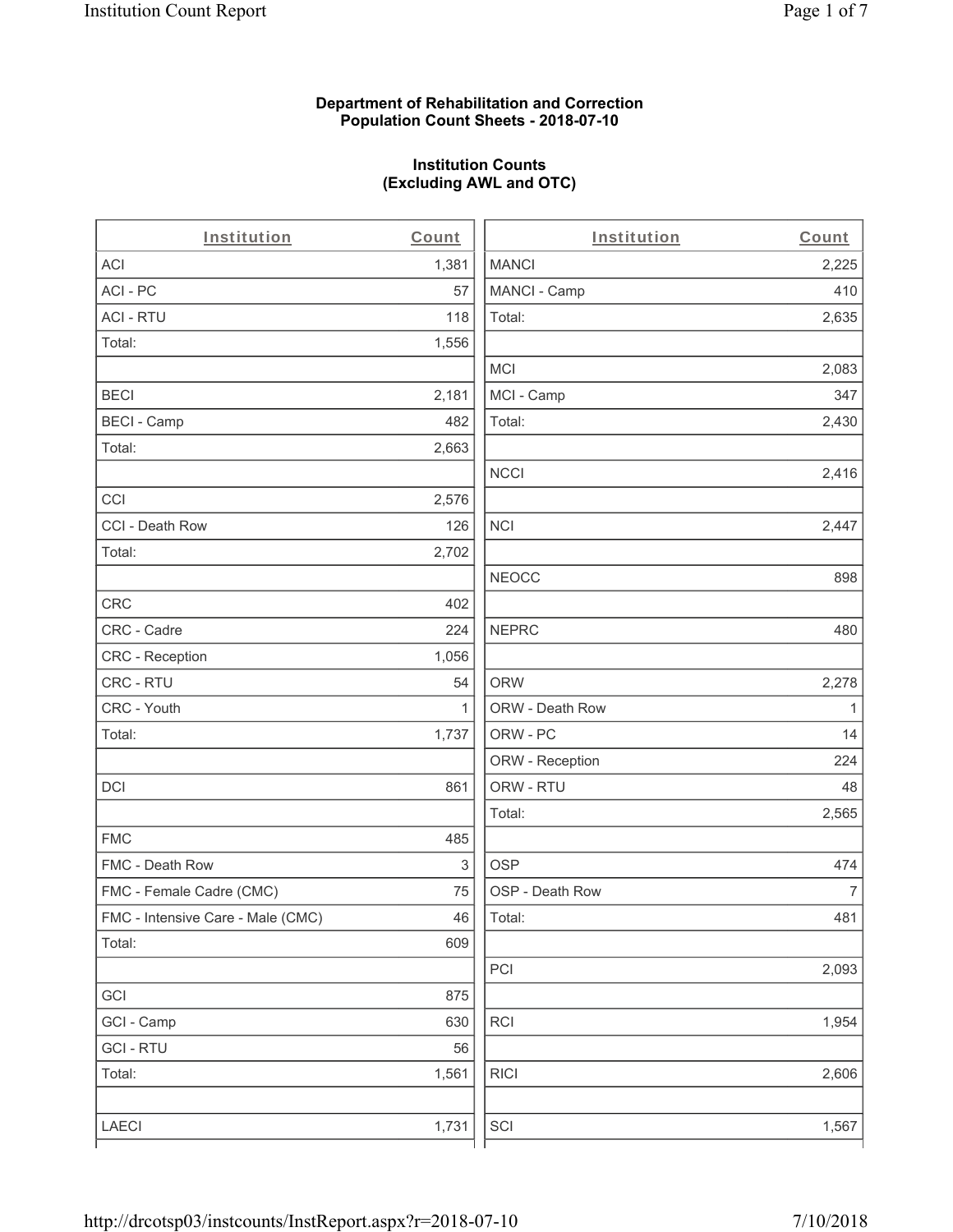| LECI                     | 2,144 | <b>SOCF</b>    | 1,205 |
|--------------------------|-------|----------------|-------|
| LECI - Camp              | 185   | SOCF - RTU     | 48    |
| Total:                   | 2,329 | Total:         | 1,253 |
| LOCI                     | 2,282 | <b>TCI</b>     | 1,001 |
|                          |       | TCI - Camp     | 446   |
| LORCI                    | 243   | Total:         | 1,447 |
| LORCI - Cadre            | 117   |                |       |
| <b>LORCI - Reception</b> | 1,244 | <b>TOCI</b>    | 771   |
| Total:                   | 1,604 | TOCI - PC      | 92    |
|                          |       | Total:         | 863   |
| <b>MACI</b>              | 1,008 |                |       |
| MACI - Minimum           | 1,259 | <b>WCI</b>     | 1,269 |
| Total:                   | 2,267 | <b>WCI-RTU</b> | 32    |
|                          |       | Total:         | 1,301 |
|                          |       |                |       |
|                          |       |                |       |

**Total Population: 49,338**

\* The Total Population includes 30 Offenders with Reason Codes 30 & 31. \*\* The Total Population includes 37 Offenders with Reason Code 0A.

# **Male Population by Security Level (Include AWL and Exclude OTC)**

| Security Level         |                   | <b>Body</b> | AWL | (-OTC) | Total  |
|------------------------|-------------------|-------------|-----|--------|--------|
| Total Level 5          |                   | 118         | 3   | 3      | 118    |
| Total Level 4          |                   | 2,717       | 25  | 21     | 2,721  |
| Total Level 3          |                   | 11,928      | 145 | 118    | 11,955 |
| Total Level 2          |                   | 15,741      | 187 | 141    | 15,787 |
| Total Level 1          |                   | 14,627      | 129 | 72     | 14,684 |
| <b>Total Death Row</b> |                   | 137         |     |        | 137    |
|                        | <b>Total Male</b> | 45,268      | 490 | 356    | 45,402 |

# **Female Population by Institution (Include AWL and Exclude OTC)**

| Institution              | <b>Body</b> | AWI |    |       |
|--------------------------|-------------|-----|----|-------|
| DCI                      | 861         |     | 5  | 863   |
| <b>FMC</b>               | 14          | 3   |    | 16    |
| FMC - Female Cadre (CMC) | 75          |     |    | 75    |
| <b>NEPRC</b>             | 480         | 6   |    | 483   |
| <b>ORW</b>               | 2,277       | 43  | 27 | 2,293 |
|                          |             |     |    |       |

 $\overline{\phantom{a}}$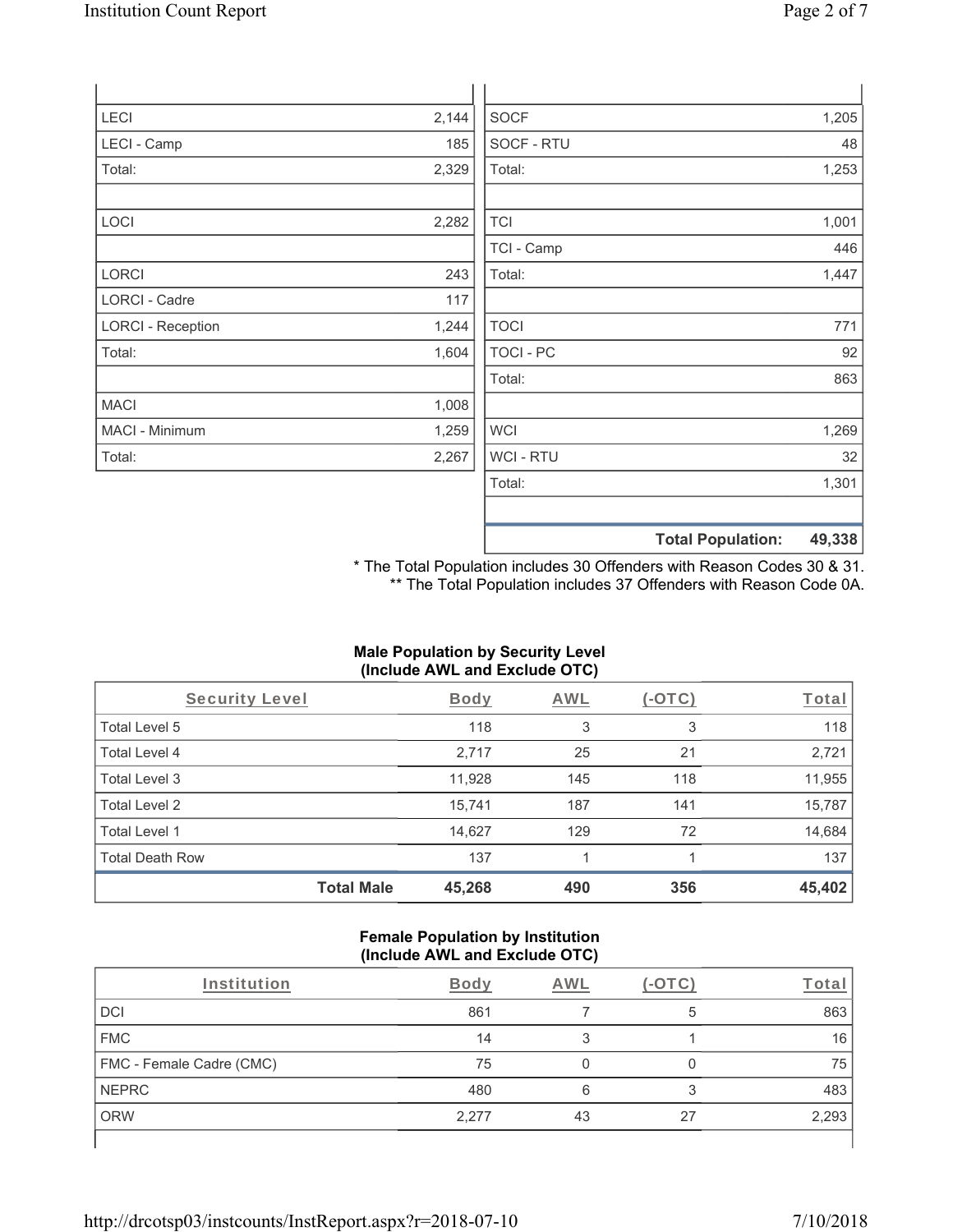| <b>ORW</b> - Death Row |                          |        | 0   |     |        |
|------------------------|--------------------------|--------|-----|-----|--------|
| ORW - PC               |                          | 14     | 0   |     | 14     |
| <b>ORW</b> - Reception |                          | 224    | 6   | 5   | 225    |
| ORW - RTU              |                          | 48     | 0   |     | 48     |
|                        | <b>Total Female</b>      | 3,994  | 65  | 41  | 4,018  |
|                        | <b>Total Population:</b> | 49,262 | 555 | 397 | 49,420 |

# **Male Population by Institution: Security Level 5 (Include AWL and Exclude OTC)**

|              | <b>Total Level 5</b><br>118 | 3                   | 3              | 118            |
|--------------|-----------------------------|---------------------|----------------|----------------|
| WCI-RTU      |                             | $\Omega$            | $\Omega$       |                |
| <b>WCI</b>   | 2                           | $\mathbf 0$         | $\Omega$       | $\overline{2}$ |
| <b>TOCI</b>  | 7                           | $\mathbf 0$         | 0              | 7              |
| <b>TCI</b>   | 1                           | $\mathsf{O}\xspace$ | $\mathbf 0$    | 1              |
| <b>SOCF</b>  | 48                          | $\overline{2}$      | $\overline{2}$ | 48             |
| <b>RICI</b>  | 2                           | $\mathbf 0$         | $\Omega$       | $\overline{2}$ |
| <b>RCI</b>   |                             | $\mathbf 0$         | 0              |                |
| <b>OSP</b>   | 45                          | 1                   |                | 45             |
| <b>NEOCC</b> |                             | $\mathbf 0$         | 0              | 1              |
| <b>MANCI</b> | 3                           | $\mathsf{O}\xspace$ | $\mathbf{0}$   | $\,$ 3 $\,$    |
| <b>MACI</b>  | 4                           | $\mathbf 0$         | $\mathbf 0$    | $\overline{4}$ |
| LECI         | $\overline{2}$              | $\mathbf 0$         | 0              | $\overline{2}$ |
| CRC          |                             | $\mathbf 0$         | $\mathbf 0$    |                |
| Institution  | Body                        | AWL                 | $(-OTC)$       | Total          |

# **Male Population by Institution: Security Level 4 (Include AWL and Exclude OTC)**

| Institution                       | Body           | AWL          | $(-OTC)$ | Total |
|-----------------------------------|----------------|--------------|----------|-------|
| ACI                               | 12             |              |          | 12    |
| <b>BECI</b>                       | $\overline{2}$ |              |          | 2     |
| CRC                               | 32             |              |          | 32    |
| CRC - Reception                   | 14             | <sup>0</sup> | O        | 14    |
| CRC - RTU                         | 17             | 0            | $\Omega$ | 17    |
| <b>FMC</b>                        | $\mathfrak{p}$ |              |          | っ     |
| FMC - Intensive Care - Male (CMC) |                |              | O        |       |
| GCI                               |                | O            | $\Omega$ |       |
| <b>LECI</b>                       | 34             | 2            |          | 35    |
| LOCI                              | 0              | 5            | 5        |       |
|                                   |                |              |          |       |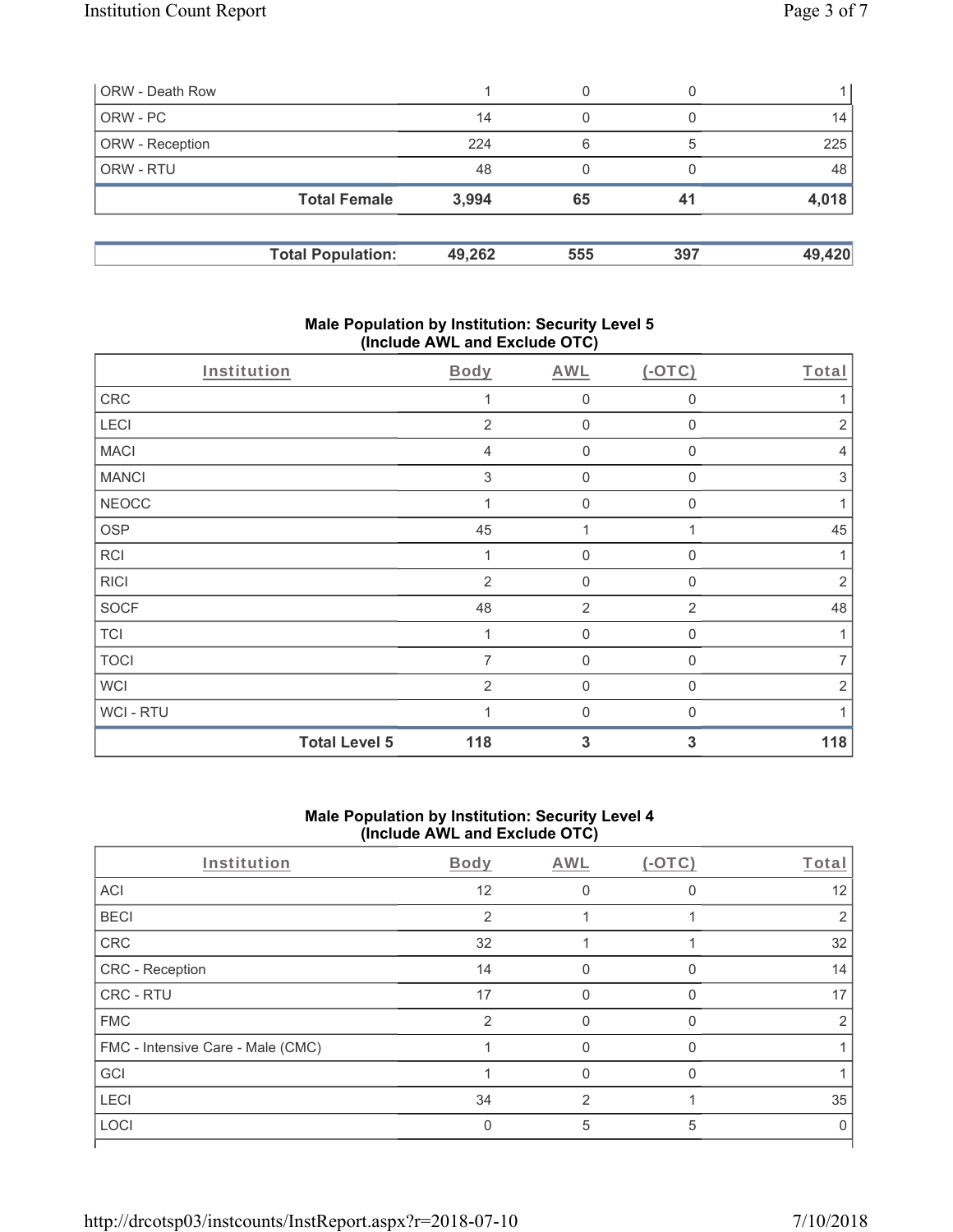|                          | <b>Total Level 4</b> | 2,717          | 25                  | 21                  | 2,721          |
|--------------------------|----------------------|----------------|---------------------|---------------------|----------------|
| WCI - RTU                |                      | 15             | $\mathsf{O}\xspace$ | 0                   | 15             |
| <b>WCI</b>               |                      | 26             | 1                   | 1                   | 26             |
| TOCI - PC                |                      | 17             | $\mathbf 0$         | $\,0\,$             | 17             |
| <b>TOCI</b>              |                      | 759            | $\mathbf 0$         | $\boldsymbol{0}$    | 759            |
| <b>TCI</b>               |                      | 21             | $\mathbf{1}$        | $\mathsf{O}\xspace$ | 22             |
| SOCF - RTU               |                      | 47             | $\mathsf{O}\xspace$ | 0                   | 47             |
| SOCF                     |                      | 1,147          | $\,8\,$             | $\overline{7}$      | 1,148          |
| RCI                      |                      | 30             | 1                   | 1                   | 30             |
| PCI                      |                      | 1              | $\mathsf{O}\xspace$ | 0                   | 1              |
| OSP                      |                      | 400            | $\overline{2}$      | 1                   | 401            |
| <b>NEOCC</b>             |                      | $\overline{7}$ | $\mathbf 0$         | 0                   | $\overline{7}$ |
| <b>MCI</b>               |                      | 1              | $\mathbf 0$         | 0                   | 1              |
| <b>MANCI</b>             |                      | 48             | $\mathbf{1}$        | 1                   | 48             |
| <b>MACI</b>              |                      | 54             | $\mathbf{1}$        | 1                   | 54             |
| <b>LORCI - Reception</b> |                      | 12             | $\mathsf{O}\xspace$ | $\boldsymbol{0}$    | 12             |
| LORCI - Cadre            |                      | 1              | $\mathsf{O}\xspace$ | $\mathsf{O}\xspace$ | 1              |
| LORCI                    |                      | 16             | $\mathbf{1}$        | 1                   | 16             |

# **Male Population by Institution: Security Level 3 (Include AWL and Exclude OTC)**

| Institution                       | Body  | <b>AWL</b>     | $($ -OTC $)$     | Total          |
|-----------------------------------|-------|----------------|------------------|----------------|
| <b>ACI</b>                        | 19    | 1              | $\mathbf 0$      | 20             |
| ACI-PC                            | 1     | $\mathbf 0$    | $\mathbf 0$      | 1              |
| CCI                               |       | $\mathbf 0$    | $\mathbf 0$      | 1              |
| CRC                               | 75    | $\mathbf 0$    | $\boldsymbol{0}$ | 75             |
| CRC - Cadre                       | 121   | $\mathbf 0$    | $\mathbf 0$      | 121            |
| CRC - Reception                   | 720   | 21             | 20               | 721            |
| CRC - RTU                         | 37    | $\mathbf 0$    | $\boldsymbol{0}$ | 37             |
| CRC - Youth                       | 1     | 1              | 1                | 1              |
| <b>FMC</b>                        | 3     | 1              | $\mathbf 0$      | $\overline{4}$ |
| FMC - Intensive Care - Male (CMC) | $\,6$ | $\mathbf 0$    | $\mathbf 0$      | $\,6\,$        |
| GCI                               | 1     | $\mathbf 0$    | $\boldsymbol{0}$ | 1              |
| <b>LAECI</b>                      | 3     | $\mathbf 0$    | $\boldsymbol{0}$ | 3              |
| <b>LECI</b>                       | 2,081 | 18             | 11               | 2,088          |
| LORCI                             | 50    | 28             | 28               | 50             |
| LORCI - Cadre                     | 20    | $\mathbf 0$    | $\mathbf 0$      | 20             |
| <b>LORCI - Reception</b>          | 793   | $\overline{7}$ | 6                | 794            |
| <b>MACI</b>                       | 869   | $\,6$          | 1                | 874            |
| <b>MANCI</b>                      | 2,143 | 15             | 11               | 2,147          |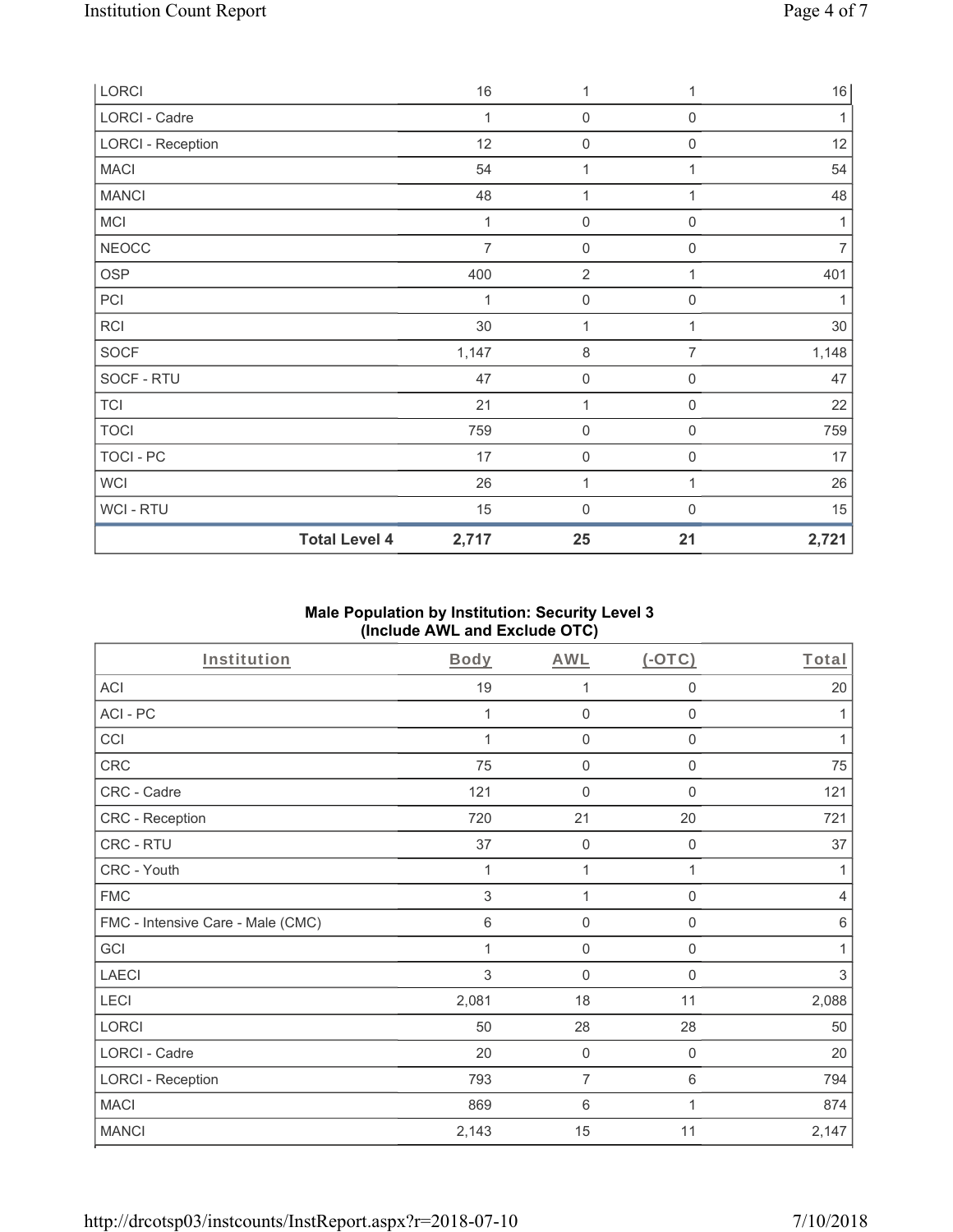| <b>NCCI</b>    |                      | $\sqrt{5}$                | $\boldsymbol{0}$    | $\mathbf 0$    | $\,$ 5 $\,$    |
|----------------|----------------------|---------------------------|---------------------|----------------|----------------|
| <b>NCI</b>     |                      | $\ensuremath{\mathsf{3}}$ | $\mathbf 0$         | $\mathbf 0$    | $\,$ 3 $\,$    |
| <b>NEOCC</b>   |                      | 890                       | 4                   | 3              | 891            |
| <b>OSP</b>     |                      | 7                         | $\boldsymbol{0}$    | $\mathbf 0$    | 7              |
| PCI            |                      | 32                        | 1                   | $\mathbf 0$    | 33             |
| <b>RCI</b>     |                      | 1,767                     | $10$                | 8              | 1,769          |
| <b>RICI</b>    |                      | 4                         |                     |                | $\overline{4}$ |
| <b>SOCF</b>    |                      | 8                         | $\mathbf 0$         | $\mathbf 0$    | 8              |
| SOCF - RTU     |                      | $\overline{1}$            | $\boldsymbol{0}$    | $\Omega$       | 1              |
| <b>TCI</b>     |                      | 937                       | 11                  | 10             | 938            |
| TCI - Camp     |                      | 1                         | $\mathbf 0$         | $\mathbf 0$    | 1              |
| <b>TOCI</b>    |                      | 3                         | $\overline{2}$      | $\overline{2}$ | 3              |
| TOCI - PC      |                      | 75                        | $\mathsf{O}\xspace$ | 0              | 75             |
| <b>WCI</b>     |                      | 1,238                     | 18                  | 16             | 1,240          |
| <b>WCI-RTU</b> |                      | 13                        | 0                   | $\Omega$       | 13             |
|                | <b>Total Level 3</b> | 11,928                    | 145                 | 118            | 11,955         |

# **Male Population by Institution: Security Level 2 (Include AWL and Exclude OTC)**

| Institution                       | <b>Body</b> | <b>AWL</b>                | $($ -OTC $)$        | Total |
|-----------------------------------|-------------|---------------------------|---------------------|-------|
| <b>ACI</b>                        | 732         | $\overline{4}$            | $\overline{2}$      | 734   |
| ACI-PC                            | 52          | $\mathbf 0$               | $\mathsf 0$         | 52    |
| <b>ACI - RTU</b>                  | 86          | $\boldsymbol{0}$          | $\boldsymbol{0}$    | 86    |
| <b>BECI</b>                       | 1,438       | 27                        | 17                  | 1,448 |
| CCI                               | 2,000       | 13                        | 11                  | 2,002 |
| CRC                               | 149         | $\overline{7}$            | $\,6\,$             | 150   |
| CRC - Cadre                       | 103         | $\mathbf 0$               | $\mathbf 0$         | 103   |
| CRC - Reception                   | 198         | 12                        | 11                  | 199   |
| <b>FMC</b>                        | 10          | 1                         | $\mathsf{O}\xspace$ | 11    |
| FMC - Intensive Care - Male (CMC) | 14          | $\mathbf 0$               | $\mathsf{O}\xspace$ | 14    |
| GCI                               | 363         | $\ensuremath{\mathsf{3}}$ | $\mathbf{1}$        | 365   |
| <b>GCI-RTU</b>                    | 43          | $\mathbf 0$               | $\mathbf 0$         | 43    |
| <b>LAECI</b>                      | 1,059       | 18                        | 12                  | 1,065 |
| LECI                              | 24          | $\mathbf 0$               | $\mathbf 0$         | 24    |
| LOCI                              | 1,166       | $\overline{2}$            | $\overline{2}$      | 1,166 |
| LORCI                             | 118         | 24                        | 23                  | 119   |
| LORCI - Cadre                     | 90          | $\mathbf 0$               | $\mathsf{O}\xspace$ | 90    |
| <b>LORCI - Reception</b>          | 296         | $\overline{4}$            | $\sqrt{3}$          | 297   |
| <b>MACI</b>                       | 81          | $\mathbf 1$               | $\mathsf{O}\xspace$ | 82    |
| <b>MANCI</b>                      | 5           | $\mathbf 1$               | 1                   | 5     |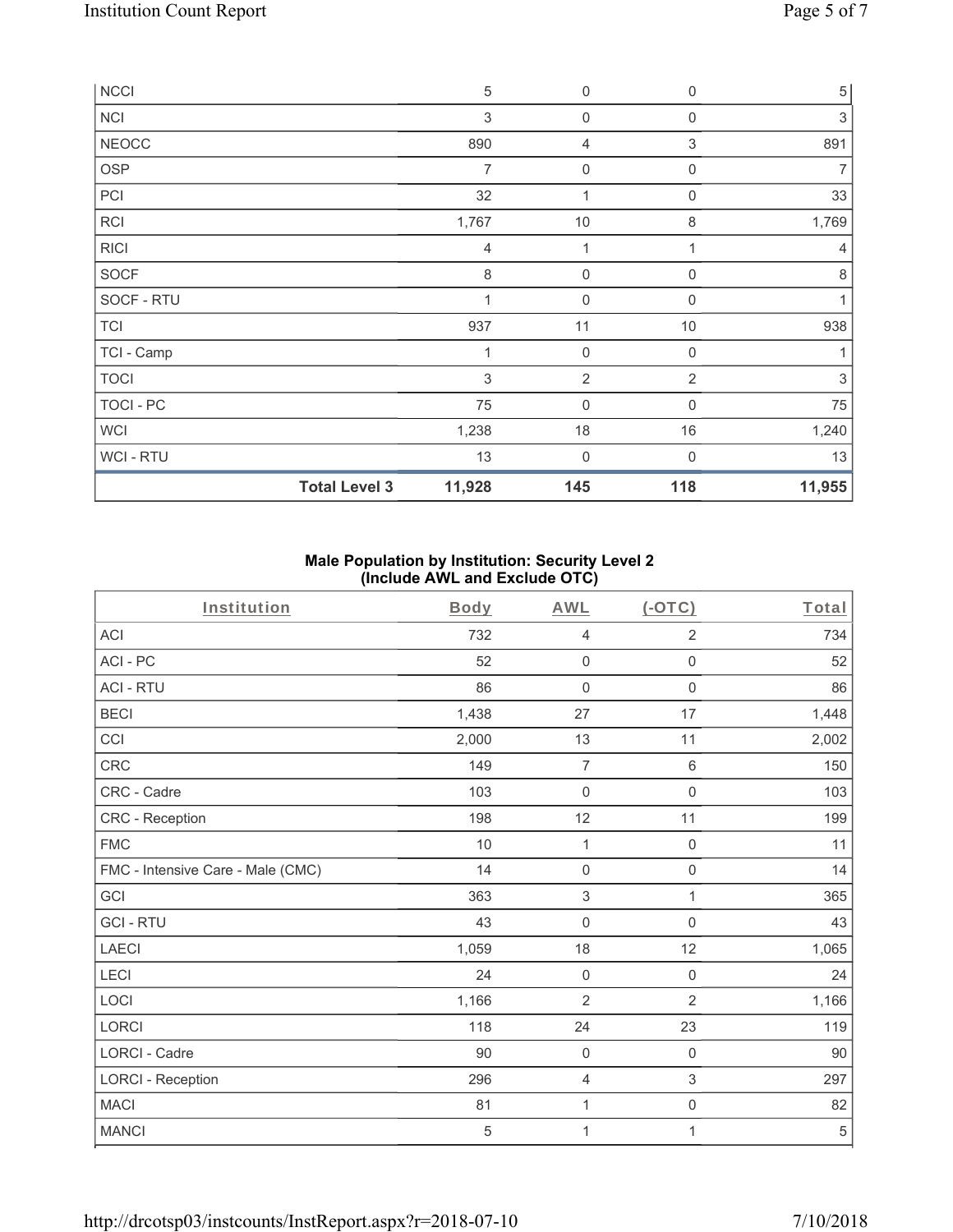| <b>MCI</b>     |                      | 1,502          | 11                  | 8           | 1,505                     |
|----------------|----------------------|----------------|---------------------|-------------|---------------------------|
| MCI - Camp     |                      | 1              | $\boldsymbol{0}$    | $\mathbf 0$ |                           |
| <b>NCCI</b>    |                      | 1,187          | $\boldsymbol{9}$    | 7           | 1,189                     |
| <b>NCI</b>     |                      | 1,601          | 12                  | 11          | 1,602                     |
| OSP            |                      | 1              | $\mathsf{O}\xspace$ | $\mathbf 0$ |                           |
| PCI            |                      | 868            | 13                  | 7           | 874                       |
| <b>RCI</b>     |                      | 154            | $\mathsf{O}\xspace$ | $\mathbf 0$ | 154                       |
| <b>RICI</b>    |                      | 1,480          | 17                  | 11          | 1,486                     |
| SCI            |                      | 908            | $\,8\,$             | $\,8\,$     | 908                       |
| SOCF           |                      | $\overline{2}$ | $\mathsf{O}\xspace$ | $\mathbf 0$ | $\overline{2}$            |
| TCI            |                      | $\overline{4}$ | $\mathsf{O}\xspace$ | $\mathbf 0$ | $\overline{4}$            |
| <b>TOCI</b>    |                      | $\mathbf{1}$   | $\boldsymbol{0}$    | $\mathbf 0$ | 1                         |
| <b>WCI</b>     |                      | 3              | $\boldsymbol{0}$    | $\mathbf 0$ | $\ensuremath{\mathsf{3}}$ |
| <b>WCI-RTU</b> |                      | $\overline{2}$ | 0                   | $\Omega$    | 2                         |
|                | <b>Total Level 2</b> | 15,741         | 187                 | 141         | 15,787                    |

# **Male Population by Institution: Security Level 1 (Include AWL and Exclude OTC)**

| Institution                       | <b>Body</b> | <b>AWL</b>          | (OTC)          | Total          |
|-----------------------------------|-------------|---------------------|----------------|----------------|
| <b>ACI</b>                        | 618         | $\overline{2}$      | $\overline{2}$ | 618            |
| ACI-PC                            | 4           | $\mathbf 0$         | $\mathbf 0$    | $\overline{4}$ |
| <b>ACI - RTU</b>                  | 32          | $\mathbf 0$         | $\mathbf 0$    | 32             |
| <b>BECI</b>                       | 740         | 11                  | $\sqrt{5}$     | 746            |
| <b>BECI - Camp</b>                | 482         | 1                   | $\mathbf{1}$   | 482            |
| CCI                               | 574         | 3                   | $\mathbf{1}$   | 576            |
| CRC                               | 84          | 4                   | $\overline{4}$ | 84             |
| <b>CRC</b> - Reception            | 119         | $\mathbf{1}$        | $\mathbf{1}$   | 119            |
| <b>FMC</b>                        | 455         | 3                   | $\mathbf 0$    | 458            |
| FMC - Intensive Care - Male (CMC) | 25          | $\mathsf{O}\xspace$ | $\mathbf 0$    | 25             |
| GCI                               | 510         | $\,8\,$             | $\overline{2}$ | 516            |
| GCI - Camp                        | 630         | 0                   | $\mathbf 0$    | 630            |
| <b>GCI-RTU</b>                    | 13          | $\mathbf 0$         | $\mathbf 0$    | 13             |
| <b>LAECI</b>                      | 669         | $\overline{4}$      | 3              | 670            |
| LECI                              | 3           | 0                   | $\mathbf 0$    | 3              |
| LECI - Camp                       | 185         | $\mathbf 0$         | $\mathsf 0$    | 185            |
| LOCI                              | 1,116       | $\overline{2}$      | $\mathbf{1}$   | 1,117          |
| <b>LORCI</b>                      | 59          | 11                  | 11             | 59             |
| <b>LORCI - Cadre</b>              | 6           | $\mathsf{O}\xspace$ | 0              | $6\,$          |
| <b>LORCI - Reception</b>          | 143         | $\overline{2}$      | $\mathbf{1}$   | 144            |
| MACI - Minimum                    | 1,259       | 15                  | 10             | 1,264          |